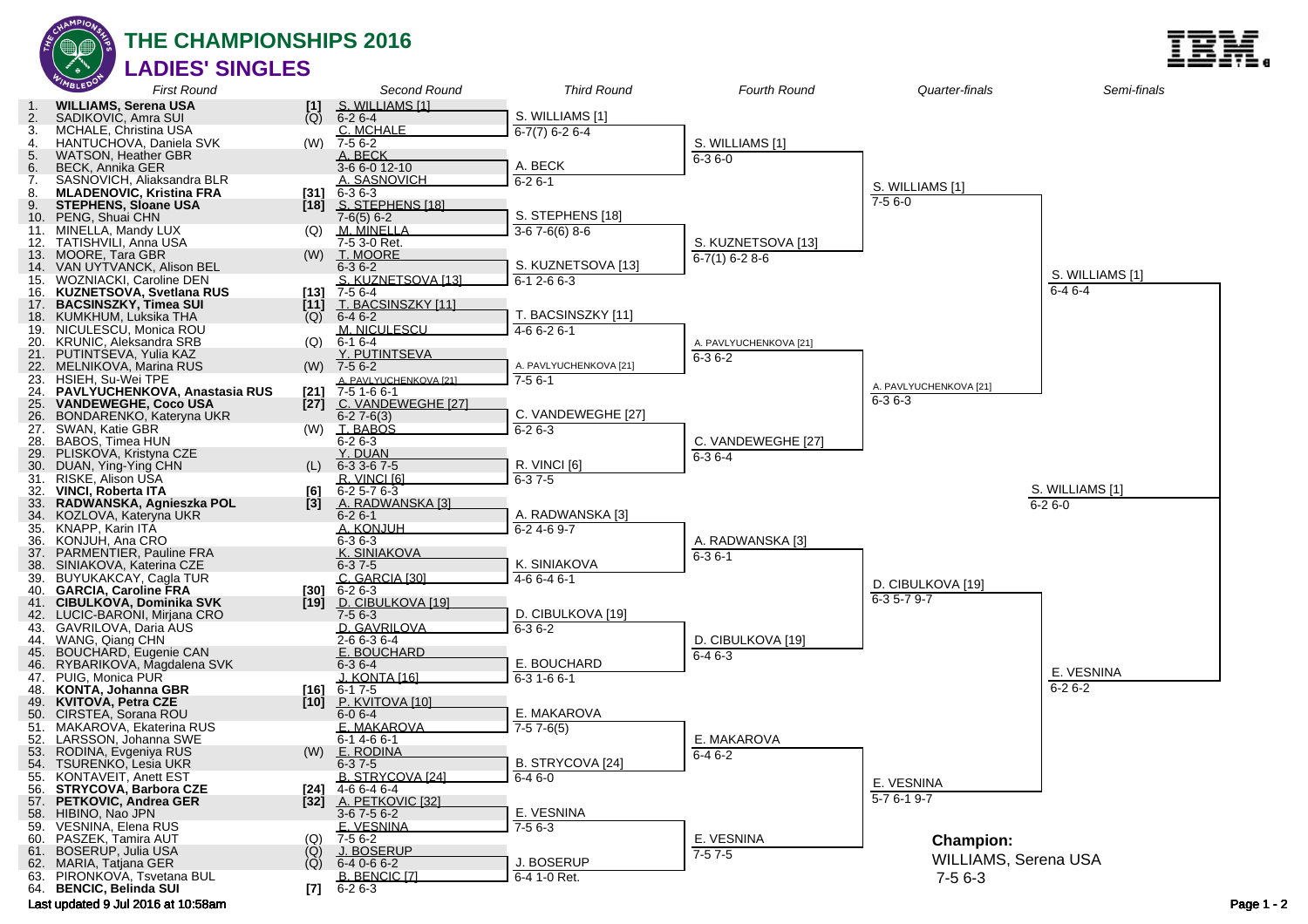

#### **THE CHAMPIONSHIPS 2016 LADIES' SINGLES**

|            | MBLEDO                                                     | <b>First Round</b>             |               | Second Round                           | <b>Third Round</b>     | <b>Fourth Round</b>    | Quarter-finals         | Semi-finals     |            |
|------------|------------------------------------------------------------|--------------------------------|---------------|----------------------------------------|------------------------|------------------------|------------------------|-----------------|------------|
|            | 65. HALEP, Simona ROU                                      |                                | [5]           | S. HALEP [5]                           |                        |                        |                        |                 |            |
| 66.        |                                                            | SCHMIEDLOVA, Anna Karolina SVK |               | $6 - 46 - 1$                           | S. HALEP [5]           |                        |                        |                 |            |
| 67.<br>68. | SEVASTOVA, Anastasija LAT<br>SCHIAVONE, Francesca ITA      |                                |               | <b>F. SCHIAVONE</b><br>7-6(7) 6-4      | $6 - 16 - 1$           | S. HALEP [5]           |                        |                 |            |
| 69.        | KOVINIC, Danka MNE                                         |                                |               | M. BARTHEL                             |                        | $6 - 46 - 3$           |                        |                 |            |
| 70.        | <b>BARTHEL, Mona GER</b>                                   |                                |               | $6 - 27 - 6(3)$                        | K. BERTENS [26]        |                        |                        |                 |            |
|            | 71. OSTAPENKO, Jelena LAT                                  |                                |               | K. BERTENS [26]                        | $6 - 46 - 4$           |                        | <b>S. HALEP [5]</b>    |                 |            |
| 72.        | <b>BERTENS, Kiki NED</b>                                   |                                | [26]          | $6 - 36 - 2$                           |                        |                        | $6 - 7(5) 6 - 4 6 - 3$ |                 |            |
| 73.        | <b>ERRANI, Sara ITA</b>                                    |                                | [20]          | S. ERRANI [20]                         | A. CORNET              |                        |                        |                 |            |
| 75.        | 74. TIG, Patricia Maria ROU<br><b>CORNET, Alize FRA</b>    |                                |               | 6-4 6-4<br>A. CORNET                   | $7-6(4)$ 7-5           |                        |                        |                 |            |
| 76.        | HERCOG, Polona SLO                                         |                                |               | $6 - 36 - 0$                           |                        | M. KEYS [9]            |                        |                 |            |
|            | 77. GIBBS, Nicole USA                                      |                                |               | K. FLIPKENS                            |                        | $6-45-76-2$            |                        |                 |            |
| 78.        | <b>FLIPKENS, Kirsten BEL</b>                               |                                |               | $6 - 36 - 1$                           | M. KEYS [9]            |                        |                        | A. KERBER [4]   |            |
| 79.        | SIEGEMUND, Laura GER                                       |                                |               | <b>M. KEYS [9]</b>                     | $6-44-66-3$            |                        |                        | $7-57-6(2)$     |            |
| 80.<br>81. | <b>KEYS. Madison USA</b><br><b>PLISKOVA, Karolina CZE</b>  |                                | [9]<br>$[15]$ | $6 - 36 - 1$<br>KA. PLISKOVA [15]      |                        |                        |                        |                 |            |
|            | 82. WICKMAYER, Yanina BEL                                  |                                |               | $6 - 20 - 68 - 6$                      | M. DOI                 |                        |                        |                 |            |
| 83.        | DOI, Misaki JPN                                            |                                |               | M. DOI                                 | $7-6(5)$ 6-3           |                        |                        |                 |            |
| 84.        | CHIRICO, Louisa USA                                        |                                |               | $6 - 16 - 2$                           |                        | M. DOI                 |                        |                 |            |
| 85.        | DIYAS, Zarina KAZ                                          |                                |               | A. FRIEDSAM                            |                        | $7-6(1)$ 6-3           |                        |                 |            |
| 86.        | FRIEDSAM, Anna-Lena GER                                    |                                |               | $6 - 46 - 0$                           | A. FRIEDSAM            |                        |                        |                 |            |
|            | 87. ALEXANDROVA, Ekaterina RUS<br><b>IVANOVIC, Ana SRB</b> |                                | (Q)<br>[23]   | E. ALEXANDROVA<br>$6-27-5$             | $6-47-6(1)$            |                        | A. KERBER [4]          |                 |            |
| 88.<br>89. | <b>BEGU, Irina-Camelia ROU</b>                             |                                | $[25]$        | C. WITTHOEFT                           |                        |                        | $6 - 36 - 1$           |                 |            |
| 90.        | <b>WITTHOEFT, Carina GER</b>                               |                                |               | $6 - 16 - 4$                           | C. WITTHOEFT           |                        |                        |                 |            |
| 91.        | NARA, Kurumi JPN                                           |                                |               | K. NARA                                | $6 - 36 - 0$           |                        |                        |                 |            |
| 92.        | BRENGLE, Madison USA                                       |                                |               | $6 - 26 - 7(5)6 - 3$                   |                        | A. KERBER [4]          |                        |                 |            |
| 93.        | PEREIRA, Teliana BRA                                       |                                |               | V. LEPCHENKO                           |                        | $7-6(11)$ 6-1          |                        |                 |            |
| 94.        | LEPCHENKO, Varvara USA                                     |                                |               | $5 - 77 - 6(3) 6 - 2$                  | A. KERBER [4]          |                        |                        |                 |            |
| 95.<br>96. | ROBSON, Laura GBR<br><b>KERBER, Angelique GER</b>          |                                | (W)<br>Ì4Í    | A. KERBER [4]<br>$6 - 26 - 2$          | $6-16-4$               |                        |                        | A. KERBER [4]   |            |
|            | 97. WILLIAMS, Venus USA                                    |                                | [8]           | V. WILLIAMS [8]                        |                        |                        |                        | $6 - 46 - 4$    |            |
| 98.        | VEKIC, Donna CRO                                           |                                |               | $7-6(3)$ 6-4                           | V. WILLIAMS [8]        |                        |                        |                 |            |
|            | 99. ZHENG, Saisai CHN                                      |                                |               | M. SAKKARI                             | $7-54-66-3$            |                        |                        |                 |            |
|            | 100. SAKKARI, Maria GRE                                    |                                | (Q)           | $6 - 36 - 2$                           |                        | V. WILLIAMS [8]        |                        |                 |            |
|            | 101. ARRUABARRENA, Lara ESP                                |                                |               | . ARRUABARRENA                         |                        | $7-54-610-8$           |                        |                 |            |
|            | 102. GOVORTSOVA, Olga BLR<br>103. DUVAL, Victoria USA      |                                |               | $6 - 21 - 68 - 6$<br>D. KASATKINA [29] | D. KASATKINA [29]      |                        |                        |                 |            |
|            | 104. KASATKINA, Daria RUS                                  |                                | [29]          | 6-07-5                                 | $7-6(9)$ 6-3           |                        | V. WILLIAMS [8]        |                 |            |
|            | 105. JANKOVIC, Jelena SRB                                  |                                | $[22]$        | <u>J. JANKOVIC [22]</u>                |                        |                        | $7-6(3)$ 6-4           |                 |            |
|            | 106. VOEGELE, Stefanie SUI                                 |                                |               | $6 - 26 - 2$                           | M. ERAKOVIC            |                        |                        |                 |            |
|            | 107. FALCONI, Irina USA                                    |                                |               | M. ERAKOVIC                            | $4-67-6(1)8-6$         |                        |                        |                 |            |
|            | 108. ERAKOVIC, Marina NZL                                  |                                | (Q)           | 4-6 6-3 10-8                           |                        | C. SUAREZ NAVARRO [12] |                        |                 |            |
|            | 109. GASPARYAN, Margarita RUS                              |                                |               | D. ALLERTOVA                           | C. SUAREZ NAVARRO [12] | $6 - 26 - 2$           |                        |                 |            |
|            | 110. ALLERTOVA, Denisa CZE<br>111. ZHANG, Shuai CHN        |                                |               | 6-3 3-0 Ret.<br>C. SUAREZ NAVARRO [12] | $3-66-26-1$            |                        |                        | V. WILLIAMS [8] |            |
|            | 112. SUAREZ NAVARRO, Carla ESP                             |                                | [12]          | 6-34-66-4                              |                        |                        |                        | $7-6(5)$ 6-2    |            |
|            | 113. STOSUR, Samantha AUS                                  |                                | $[14]$        | S. STOSUR [14]                         |                        |                        |                        |                 |            |
|            | 114. LINETTE, Magda POL                                    |                                |               | $7-56-3$                               | S. LISICKI             |                        |                        |                 |            |
|            | 115. LISICKI, Sabine GER                                   |                                |               | S. LISICKI                             | $6-46-2$               |                        |                        |                 |            |
|            | 116. ROGERS, Shelby USA<br>117. SHVEDOVA, Yaroslava KAZ    |                                |               | $6 - 16 - 3$<br>Y. SHVEDOVA            |                        | Y. SHVEDOVA            |                        |                 |            |
|            | 118. GOERGES, Julia GER                                    |                                |               | $7-56-4$                               | Y. SHVEDOVA            | $7-6(2)$ 6-1           |                        |                 |            |
|            | 119. BROADY, Naomi GBR                                     |                                |               | $F$ SVITOLINA [17]                     | $6 - 23 - 66 - 4$      |                        |                        |                 |            |
|            | 120. SVITOLINA, Elina UKR                                  |                                | [17]          | $6 - 26 - 3$                           |                        |                        | Y. SHVEDOVA            |                 |            |
|            | 121. SAFAROVA, Lucie CZE                                   |                                |               | [28] L. SAFAROVA [28]                  |                        |                        | $6-26-4$               |                 |            |
|            | 122. MATTEK-SANDS, Bethanie USA                            |                                |               | $6-7(7)$ 7-6(3) 7-5                    | L. SAFAROVA [28]       |                        |                        |                 |            |
|            | 123. CRAWFORD, Samantha USA                                |                                |               | S. CRAWFORD                            | $6 - 36 - 4$           |                        |                        |                 |            |
|            | 124. KANIA, Paula POL<br>125. CEPELOVA, Jana SVK           |                                | (Q)<br>(Q)    | 7-5 6-3<br>J. CEPELOVA                 |                        | L. SAFAROVA [28]       |                        |                 |            |
|            | 126. DUQUE-MARINO. Mariana COL                             |                                |               | $7-57-5$                               | J. CEPELOVA            | 4-6 6-1 12-10          |                        |                 |            |
|            | 127. GIORGI, Camila ITA                                    |                                |               | G. MUGURUZA [2]                        | $6 - 36 - 2$           |                        |                        |                 |            |
|            | 128. MUGURUZA, Garbine ESP                                 |                                | [2]           | 6-2 5-7 6-4                            |                        |                        |                        |                 |            |
|            | Last updated 9 Jul 2016 at 10:58am                         |                                |               |                                        |                        |                        |                        |                 | Page 2 - 2 |

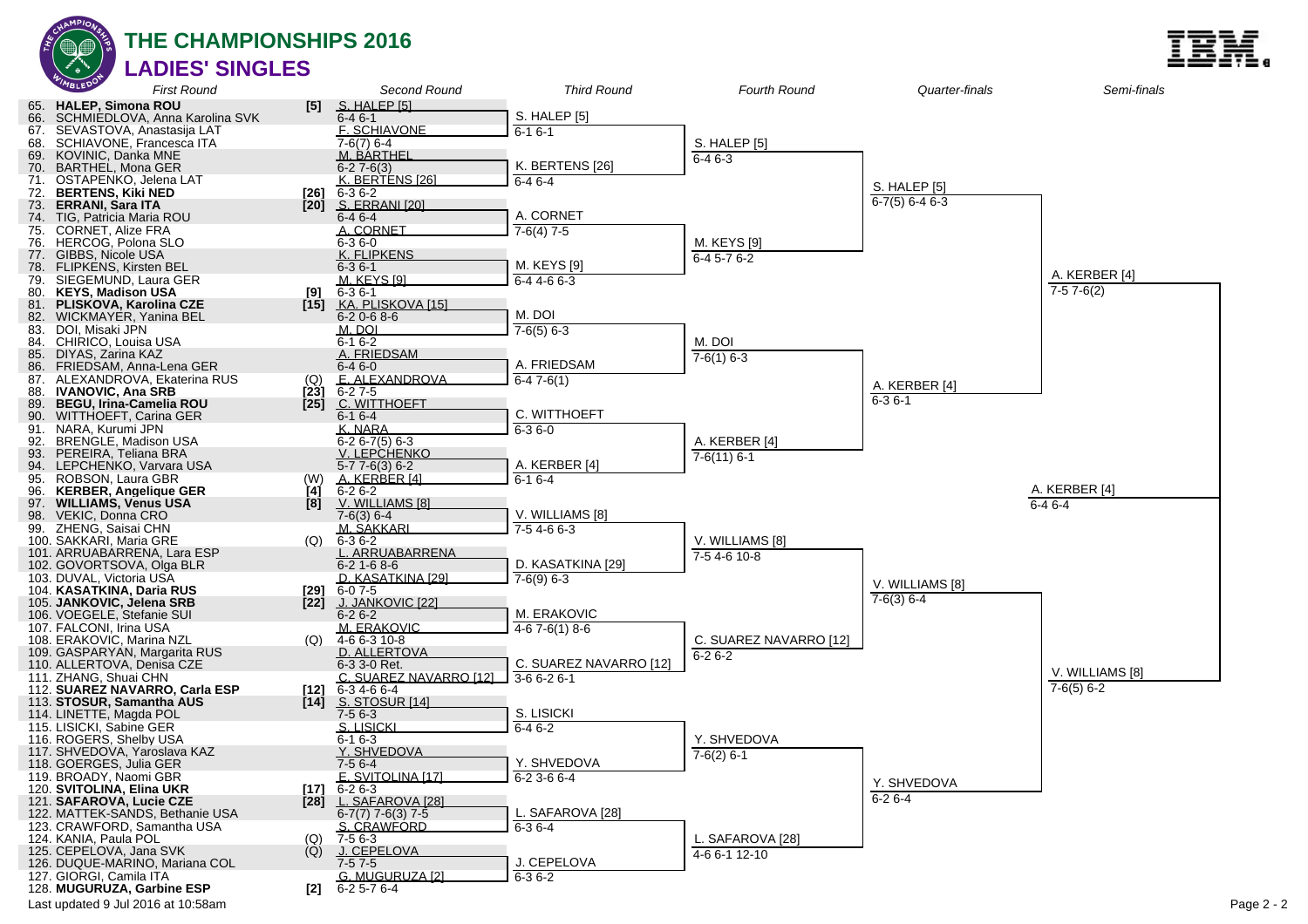

#### **THE CHAMPIONSHIPS 2016 LADIES' DOUBLES**

Second Round

Third Round

HINGIS / MIRZA [1]

HINGIS / MIRZA [1]  $6 - 27 - 5$ 

First Round 1. **HINGIS SUI / MIRZA IND [1]**

| 2.  | FRIEDSAM GER / SIEGEMUND GER                     |        | $6 - 27 - 5$                           | HINGIS / MIRZA [1]                     |                         |                        |                                            |  |
|-----|--------------------------------------------------|--------|----------------------------------------|----------------------------------------|-------------------------|------------------------|--------------------------------------------|--|
| 3.  | BARTHEL GER / CHUANG TPE                         |        | HOZUMI / KATO                          | $6 - 36 - 1$                           |                         |                        |                                            |  |
| 4   | HOZUMI JPN / KATO JPN                            |        | $6 - 36 - 3$                           |                                        | HINGIS / MIRZA [1]      |                        |                                            |  |
| 5.  | KICHENOK UKR / LEPCHENKO USA                     |        | MCHALE / OSTAPENKO                     |                                        | $6 - 16 - 0$            |                        |                                            |  |
| 6.  | MCHALE USA / OSTAPENKO LAT                       |        | 3-6 6-3 6-1                            | MCHALE / OSTAPENKO                     |                         |                        |                                            |  |
| 7.  | HIBINO JPN / ROSOLSKA POL                        |        | KING / KUDRYAVTSEVA [13]               |                                        |                         |                        |                                            |  |
|     |                                                  |        |                                        | $6 - 16 - 4$                           |                         | BABOS / SHVEDOVA [5]   |                                            |  |
| 8.  | KING USA / KUDRYAVTSEVA RUS                      | [13]   | $3-66-16-3$                            |                                        |                         | $6 - 26 - 4$           |                                            |  |
| 9.  | XU CHN / ZHENG CHN                               | [9]    | JURAK / RODIONOVA                      |                                        |                         |                        |                                            |  |
| 10. | JURAK CRO / RODIONOVA AUS                        |        | 7-6(6) 2-6 7-5                         | KONTA / SANCHEZ                        |                         |                        |                                            |  |
| 11. | FLIPKENS BEL / PETKOVIC GER                      |        | <b>KONTA / SANCHEZ</b>                 | $6 - 46 - 1$                           |                         |                        |                                            |  |
| 12. | KONTA GBR / SANCHEZ USA                          |        | 6-4 3-6 6-4                            |                                        | BABOS / SHVEDOVA [5]    |                        |                                            |  |
| 13. | AOYAMA JPN / NINOMIYA JPN                        | (Q)    | AOYAMA / NINOMIYA                      |                                        | 4-6 6-1 7-5             |                        |                                            |  |
| 14. | KICHENOK UKR / TSURENKO UKR                      |        | $6-16-1$                               | BABOS / SHVEDOVA [5]                   |                         |                        |                                            |  |
| 15. | KEYS USA / STEPHENS USA                          |        | BABOS / SHVEDOVA [5]                   | $6 - 16 - 3$                           |                         |                        | BABOS / SHVEDOVA [5]                       |  |
| 16. | <b>BABOS HUN / SHVEDOVA KAZ</b>                  | $[5]$  | $6 - 26 - 4$                           |                                        |                         |                        | $6 - 46 - 2$                               |  |
| 17. | <b>CHAN TPE / CHAN TPE</b>                       | $[3]$  | CHAN / CHAN [3]                        |                                        |                         |                        |                                            |  |
|     |                                                  |        |                                        | JANKOVIC / KRUNIC                      |                         |                        |                                            |  |
| 18. | BARTY AUS / ROBSON GBR                           | (W)    | $6 - 46 - 2$                           |                                        |                         |                        |                                            |  |
| 19. | ARRUABARRENA ESP / KOVINIC MNE                   |        | JANKOVIC / KRUNIC                      | 6-2 4-6 6-2                            |                         |                        |                                            |  |
| 20. | JANKOVIC SRB / KRUNIC SRB                        |        | $7-57-6(5)$                            |                                        | GROENEFELD / PESCHKE    |                        |                                            |  |
| 21. | GROENEFELD GER / PESCHKE CZE                     |        | <b>GROENEFELD / PESCHKE</b>            |                                        | $6 - 46 - 4$            |                        |                                            |  |
| 22. | KUZNETSOVA RUS / VINCI ITA                       |        | $5-76-26-1$                            | GROENEFELD / PESCHKE                   |                         |                        |                                            |  |
| 23. | BEGU ROU / OLARU ROU                             |        | BERTENS / LARSSON [16]                 | $6 - 46 - 1$                           |                         |                        |                                            |  |
| 24. | <b>BERTENS NED / LARSSON SWE</b>                 | $[16]$ | $6 - 36 - 4$                           |                                        |                         | ATAWO / SPEARS [10]    |                                            |  |
| 25. | <b>ATAWO USA / SPEARS USA</b>                    | [10]   | ATAWO / SPEARS [10]                    |                                        |                         | $6 - 46 - 2$           |                                            |  |
| 26. | CHAN TPE / HAN CHN                               | (Q)    | $6-16-4$                               | ATAWO / SPEARS [10]                    |                         |                        |                                            |  |
| 27. | BRENGLE USA / MARIA GER                          |        | <b>BRENGLE / MARIA</b>                 |                                        |                         |                        |                                            |  |
| 28. | HANTUCHOVA SVK / VEKIC CRO                       |        | $6 - 16 - 3$                           | $6 - 36 - 0$                           | ATAWO / SPEARS [10]     |                        |                                            |  |
|     |                                                  | (W)    |                                        |                                        |                         |                        |                                            |  |
| 29. | HERCOG SLO / LUCIC-BARONI CRO                    |        | DOI / SVITOLINA                        |                                        | $6 - 36 - 3$            |                        |                                            |  |
| 30. | DOI JPN / SVITOLINA UKR                          |        | $7-56-3$                               | GAVRILOVA / KASATKINA                  |                         |                        |                                            |  |
| 31. | GAVRILOVA AUS / KASATKINA RUS                    |        | GAVRILOVA / KASATKINA                  | 3-6 6-3 6-1                            |                         |                        |                                            |  |
| 32. | <b>MATTEK-SANDS USA / SAFAROVA CZE</b>           | $[7]$  | $6-20-67-5$                            |                                        |                         |                        |                                            |  |
| 33. | HLAVACKOVA CZE / HRADECKA CZE                    | [6]    | HLAVACKOVA / HRADECKA [6]              |                                        |                         |                        |                                            |  |
| 34. | LIANG CHN / WANG CHN                             |        | $7-6(3)$ 3-6 9-7                       | HLAVACKOVA / HRADECKA [6]              |                         |                        |                                            |  |
| 35. | BONDARENKO UKR / SAVCHUK UKR                     |        | CORNET / KNOL                          | $6-36-7(2)7-5$                         |                         |                        |                                            |  |
| 36. | CORNET FRA / KNOLL SUI                           |        | 4-6 6-4 6-3                            |                                        | WILLIAMS / WILLIAMS     |                        |                                            |  |
| 37. | FALCONI USA / GIBBS USA                          |        | <b>MERTENS / MESTACH</b>               |                                        |                         |                        |                                            |  |
| 38. | MERTENS BEL / MESTACH BEL                        | (Q)    | $7-6(3)$ 6-1                           | WILLIAMS / WILLIAMS                    | $6 - 46 - 3$            |                        |                                            |  |
|     |                                                  |        | <b>WILLIAMS / WILLIAMS</b>             |                                        |                         |                        |                                            |  |
| 39. | WILLIAMS USA / WILLIAMS USA                      |        |                                        | $6 - 46 - 4$                           |                         | WILLIAMS / WILLIAMS    |                                            |  |
| 40. | <b>KLEPAC SLO / SREBOTNIK SLO</b>                | [11]   | $7-56-3$                               |                                        |                         |                        |                                            |  |
| 41. | ERRANI ITA / KALASHNIKOVA GEO                    | $[15]$ | <b>KRAJICEK / STRYCOVA</b>             |                                        |                         | 7-6(1) 4-6 6-2         |                                            |  |
| 42. | KRAJICEK NED / STRYCOVA CZE                      |        | 4-6 7-5 6-2                            | KRAJICEK / STRYCOVA                    |                         |                        |                                            |  |
| 43. | MOORE GBR / PERRIN SUI                           | (W)    | DUQUE-MARINO / PUIG                    | $7-6(6)$ 6-4                           |                         |                        |                                            |  |
| 44  | DUQUE-MARINO COL / PUIG PUR                      |        | $6 - 07 - 5$                           |                                        | MAKAROVA / VESNINA [4]  |                        |                                            |  |
| 45. | CHIRICO USA / RISKE USA                          |        | <b>BECK/WICKMAYER</b>                  |                                        | $6 - 36 - 4$            |                        |                                            |  |
| 46. | <b>BECK GER / WICKMAYER BEL</b>                  |        | $5-77-6(1)7-5$                         | MAKAROVA / VESNINA [4]                 |                         |                        |                                            |  |
| 47. | RAE GBR / SMITH GBR                              | (W)    | MAKAROVA / VESNINA [4]                 | 4-6 6-3 6-1                            |                         |                        | WILLIAMS / WILLIAMS                        |  |
| 48. | <b>MAKAROVA RUS / VESNINA RUS</b>                | [4]    | 7-54-66-4                              |                                        |                         |                        | $7-6(3)$ 6-4                               |  |
| 49. | <b>GOERGES GER / PLISKOVA CZE</b>                | [8]    | GOERGES / PLISKOVA [8]                 |                                        |                         |                        |                                            |  |
|     |                                                  |        | $6 - 26 - 1$                           | GOERGES / PLISKOVA [8]                 |                         |                        |                                            |  |
| 50. | ALLERTOVA CZE / SCHMIEDLOVA SVK                  |        | PUTINTSEVA / RYBARIKOVA                |                                        |                         |                        |                                            |  |
| 51. | IRIGOYEN ARG / KANIA POL                         |        |                                        | $6-16-4$                               |                         |                        |                                            |  |
| 52. | PUTINTSEVA KAZ / RYBARIKOVA SVK                  |        | 6-3 2-6 6-4                            |                                        | GOERGES / PLISKOVA [8]  |                        |                                            |  |
| 53. | <b>BROADY GBR / WATSON GBR</b>                   |        | <b>BROADY / WATSON</b>                 |                                        | 7-6(5) 6-7(0) 6-3       |                        |                                            |  |
| 54. | BUYUKAKCAY TUR / JANS-IGNACIK POL                |        | $7-6(4)$ 6-4                           | BROADY / WATSON                        |                         |                        |                                            |  |
| 55. | PANOVA RUS / ROGERS USA                          |        | PANOVA / ROGERS                        | $7-6(7)$ 7-6(10)                       |                         |                        |                                            |  |
| 56. | <b>GASPARYAN RUS / NICULESCU ROU</b>             | [12]   | 4-6 6-4 6-3                            |                                        |                         | GOERGES / PLISKOVA [8] |                                            |  |
| 57. | <b>MEDINA GARRIGUES ESP / PARRA SANTONJA ESP</b> | $[14]$ | MEDINA GARRIGUES / PARRA SANTONJA [14] |                                        |                         | $7-6(9)$ 6-3           |                                            |  |
| 58. | KREJCIKOVA CZE / SINIAKOVA CZE                   |        | $4-66-46-3$                            | MEDINA GARRIGUES / PARRA SANTONJA [14] |                         |                        |                                            |  |
| 59. | DABROWSKI CAN / MARTINEZ SANCHEZ ESP             |        | DABROWSKI / MARTINEZ SANCHEZ           |                                        |                         |                        |                                            |  |
|     |                                                  |        |                                        | $4-67-6(4)6-3$                         |                         |                        |                                            |  |
| 60. | <b>BOUCHARD CAN / LISICKI GER</b>                |        | $6 - 46 - 2$                           |                                        | GARCIA / MLADENOVIC [2] | <b>Champion:</b>       |                                            |  |
| 61. | HSIEH TPE / MELICHAR USA                         |        | PENG / ZHANG                           |                                        | 5-3 Ret.                |                        | WILLIAMS, Serena USA / WILLIAMS, Venus USA |  |
| 62. | PENG CHN / ZHANG CHN                             |        | $6 - 46 - 3$                           | GARCIA / MLADENOVIC [2]                |                         |                        |                                            |  |
| 63. | SCHUURS NED / VORACOVA CZE                       | (Q)    | <b>GARCIA / MLADENOVIC [2]</b>         | $0 - 66 - 36 - 4$                      |                         | $6 - 36 - 4$           |                                            |  |
| 64. | <b>GARCIA FRA / MLADENOVIC FRA</b>               | $[2]$  | $6 - 26 - 2$                           |                                        |                         |                        |                                            |  |
|     | Last updated 9 Jul 2016 at 10:58am               |        |                                        |                                        |                         |                        | Page 1 - 1                                 |  |

Quarter-finals

Semi-finals



Final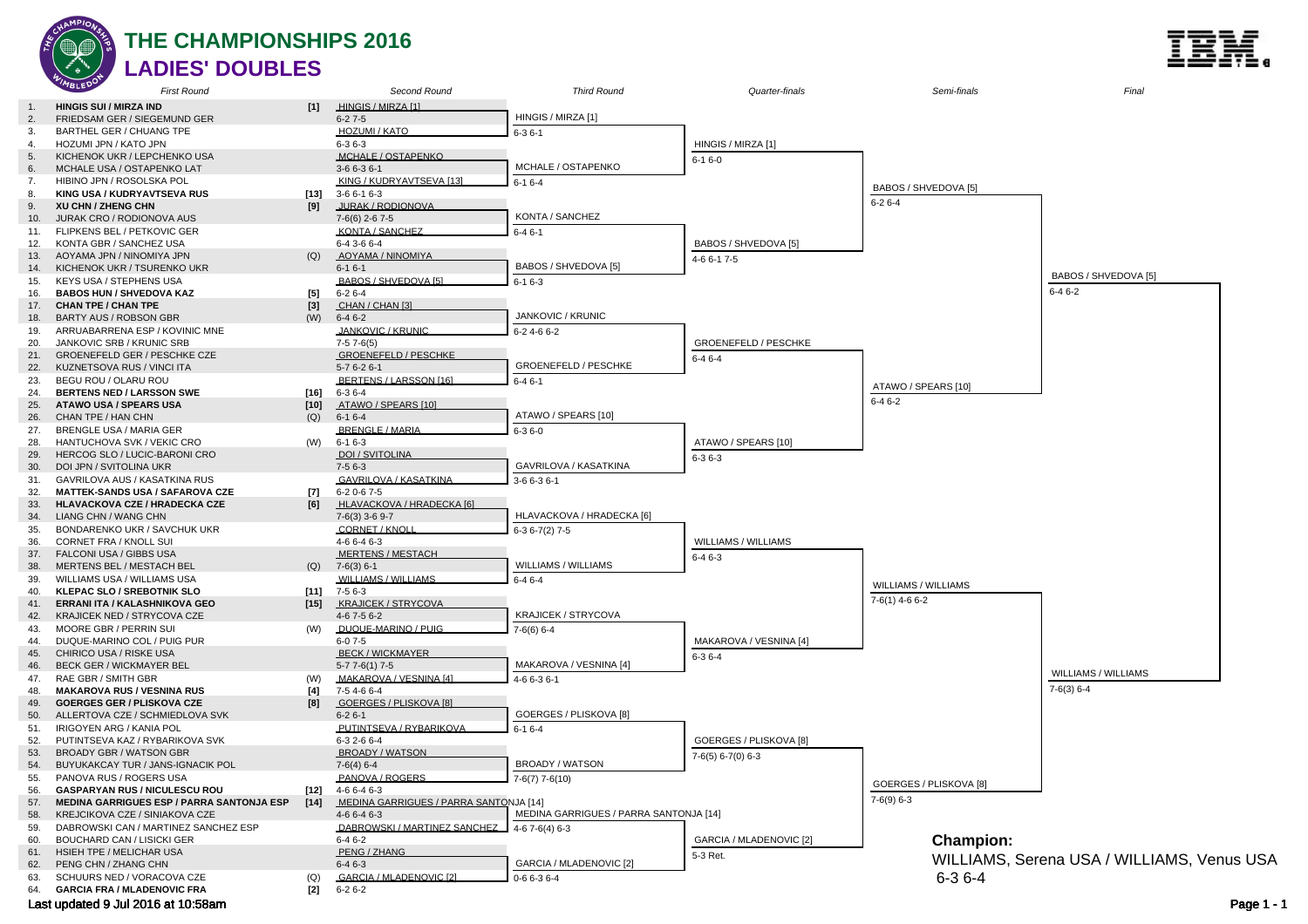

## **THE CHAMPIONSHIPS 2016 LADIES' QUALIFYING SINGLES**



|    | <b>First Round</b>                                |               | Second Round                                 | <b>Third Round</b>               |                     |
|----|---------------------------------------------------|---------------|----------------------------------------------|----------------------------------|---------------------|
| 1. | <b>MARIA, Tatjana GER</b>                         | $[1]$         | T. MARIA [1]                                 |                                  |                     |
| 2. | <b>GEORGES, Myrtille FRA</b>                      |               | $6 - 16 - 3$                                 | T. MARIA [1]                     |                     |
| 3. | VICKERY, Sachia USA                               |               | A. MESTACH                                   | $6 - 36 - 3$                     |                     |
| 4. | MESTACH, An-Sophie BEL                            |               | $6-26-7(4)6-3$                               |                                  | T. MARIA [1]        |
| 5. | <b>BOULTER, Katie GBR</b>                         | (W)           | K. BOULTER                                   |                                  | $6 - 36 - 4$        |
| 6. | YANG, Zhaoxuan CHN                                |               | $7-6(6)$ 7-6(7)                              | R. PETERSON [13]                 |                     |
| 7. | SOYLU, Ipek TUR                                   |               | R. PETERSON [13]                             | $4-67-6(3)6-3$                   |                     |
| 8. | PETERSON, Rebecca SWE                             | $[13]$        | $3-66-46-1$                                  |                                  |                     |
| 9. | <b>GOLUBIC, Viktorija SUI</b>                     | $[2]$         | V. GOLUBIC [2]                               |                                  |                     |
|    | 10. PIVOVAROVA, Anastasia RUS                     |               | $7-6(6)$ 3-6 6-3                             | A. SADIKOVIC                     |                     |
|    | 11. SADIKOVIC, Amra SUI                           |               | A. SADIKOVIC                                 | $6 - 46 - 4$                     |                     |
|    | 12. DODIN, Oceane FRA                             |               | $6 - 47 - 5$                                 |                                  | A. SADIKOVIC        |
|    | 13. KATO, Miyu JPN                                |               | A. PANOVA                                    |                                  | $6 - 26 - 2$        |
|    | 14. PANOVA, Alexandra RUS                         |               | $6 - 36 - 2$                                 | K-C. CHANG                       |                     |
|    | 15. CHANG, Kai-Chen TPE                           |               | K-C. CHANG                                   | $6 - 46 - 4$                     |                     |
|    | 16. GLUSHKO, Julia ISR                            | $[24]$        | $6 - 26 - 3$                                 |                                  |                     |
|    | 17. ZHANG, Kai-Lin CHN                            | $[3]$         | <u>K. ZHANG [3]</u>                          |                                  |                     |
|    | 18. HRADECKA, Lucie CZE                           |               | $7-57-5$                                     | K. ZHANG [3]                     |                     |
|    | 19. LUMSDEN, Maia GBR                             | (W)           | <b>T. SMITKOVA</b>                           | $6-7(4)$ $6-1$ $6-2$             |                     |
|    | 20. SMITKOVA, Tereza CZE                          |               | $2 - 66 - 26 - 2$                            |                                  | J. CEPELOVA [14]    |
|    | 21. REIX, Sherazad FRA                            |               | S. REIX                                      |                                  | $6 - 06 - 1$        |
|    | 22. KARATANTCHEVA, Sesil BUL                      |               | $3-67-6(4)6-4$                               | J. CEPELOVA [14]<br>$6 - 46 - 4$ |                     |
|    | 23. JOROVIC, Ivana SRB                            |               | J. CEPELOVA [14]                             |                                  |                     |
|    | 24. CEPELOVA, Jana SVK                            | $[14]$        | $6 - 26 - 2$                                 |                                  |                     |
|    | 25. KRUNIC, Aleksandra SRB                        | [4]           | A. KRUNIC [4]                                |                                  |                     |
|    | 26. BURGER, Cindy NED                             |               | $6 - 16 - 1$                                 | A. KRUNIC [4]<br>$3-67-56-3$     |                     |
|    | 27. MERTENS, Elise BEL                            |               | <b>E. MERTENS</b>                            |                                  | A. KRUNIC [4]       |
|    | 28. KOSTOVA, Elitsa BUL                           |               | $6-46-4$                                     |                                  | $6 - 26 - 4$        |
|    | 29. TOWNSEND, Taylor USA                          |               | T. TOWNSEND<br>$6-46-4$                      | Y. DUAN [16]                     |                     |
|    | 30. SAVCHUK, Olga UKR                             |               |                                              | $6 - 25 - 76 - 2$                |                     |
|    | 31. MIN, Grace USA                                |               | <u>Y. DUAN [16]</u><br>$6 - 7(4) 6 - 36 - 0$ |                                  |                     |
|    | 32. DUAN, Ying-Ying CHN<br>33. SAKKARI, Maria GRE | $[16]$<br>[5] |                                              |                                  |                     |
|    | 34. LEYKINA, Polina RUS                           |               | M. SAKKARI [5]<br>$6 - 06 - 0$               | M. SAKKARI [5]                   |                     |
|    | 35. JAKSIC, Jovana SRB                            |               | <u>J. JAKSIC</u>                             | $7-6(2)$ 6-2                     |                     |
|    | 36. HIBI, Mayo JPN                                |               | $6 - 16 - 4$                                 |                                  | M. SAKKARI [5]      |
|    | 37. KREJCIKOVA, Barbora CZE                       |               | M. LARCHER DE BRITO                          |                                  | $6-7(5)$ 7-6(3) 6-2 |
|    | 38. LARCHER DE BRITO, Michelle POR                |               | $6-37-6(6)$                                  | M. ZANEVSKA [22]                 |                     |
|    | 39. LIM, Alize FRA                                |               | M. ZANEVSKA [22]                             | $3-66-36-4$                      |                     |
|    | 40. ZANEVSKA, Maryna UKR                          | $[22]$        | $6 - 2 \overline{6 - 1}$                     |                                  |                     |
|    | 41. DAVIS, Lauren USA                             | [6]           | L. DAVIS [6]                                 |                                  |                     |
|    | 42. KERKHOVE, Lesley NED                          |               | $6 - 36 - 3$                                 | <b>B. HAAS</b>                   |                     |
|    | 43. HAAS, Barbara AUT                             |               | <b>B. HAAS</b>                               | $6 - 36 - 3$                     |                     |
|    | 44. DUNNE, Katy GBR                               | (W)           | 3-6 6-4 6-1                                  |                                  | <b>J. BOSERUP</b>   |
|    | 45. PEGULA, Jessica USA                           |               | J. PEGULA                                    |                                  | $6 - 06 - 4$        |
|    | 46. BONAVENTURE, Ysaline BEL                      |               | $6 - 16 - 1$                                 | J. BOSERUP                       |                     |
|    | 47. BOSERUP, Julia USA                            |               | J. BOSERUP                                   | $6 - 26 - 1$                     |                     |
|    | 48. BRADY, Jennifer USA                           | $[23]$        | $6 - 26 - 2$                                 |                                  |                     |
|    | 49. PASZEK, Tamira AUT                            | $[7]$         | <u>T. PASZEK [7]</u>                         |                                  |                     |
|    | 50. HESSE, Amandine FRA                           |               | $6 - 26 - 1$                                 | T. PASZEK [7]                    |                     |
|    | 51. WHYBOURN, Lisa GBR                            | (W)           | L. WHYBOURN                                  | $6-37-6(3)$                      |                     |
|    | 52. FEUERSTEIN, Claire FRA                        |               | $7-6(2)$ 7-5                                 |                                  | T. PASZEK [7]       |
|    | 53. MUHAMMAD, Asia USA                            |               | A. HLAVACKOVA                                |                                  | 6-3 5-7 10-9 Ret.   |
|    | 54. HLAVACKOVA, Andrea CZE                        |               | $7-6(3)$ 6-1                                 | A. HLAVACKOVA                    |                     |
|    | 55. WANG, Yafan CHN                               |               | Y. WANG                                      | $7-56-1$                         |                     |
|    | 56. HOGENKAMP, Richel NED                         | $[18]$        | 6-34-66-0                                    |                                  |                     |
|    | 57. DOMINGUEZ LINO, Lourdes ESP                   | [8]           | <b>G. TAYLOR</b>                             |                                  |                     |
|    | 58. TAYLOR, Gabriella GBR                         | (W)           | $7-57-6(8)$                                  | V. KING                          |                     |
|    | 59. KING, Vania USA                               |               | V. KING                                      | 5-7 6-4 6-4                      |                     |
|    | 60. KUDRYAVTSEVA, Alla RUS                        |               | $6-3$ 4-6 6-1                                |                                  | L. KUMKHUM          |
|    | 61. BARTY, Ashleigh AUS                           | (W)           | A. BARTY                                     | L. KUMKHUM                       | $7-6(4)$ 6-4        |
|    | 62. LU, Jia-Jing CHN                              |               | $7-6(3)$ 6-3                                 | 3-6 6-4 6-2                      |                     |
|    | 63. KUMKHUM, Luksika THA                          |               | L. KUMKHUM                                   |                                  |                     |
|    | 64. SOLER-ESPINOSA, Silvia ESP                    | $[15]$        | $6-17-6(6)$                                  |                                  |                     |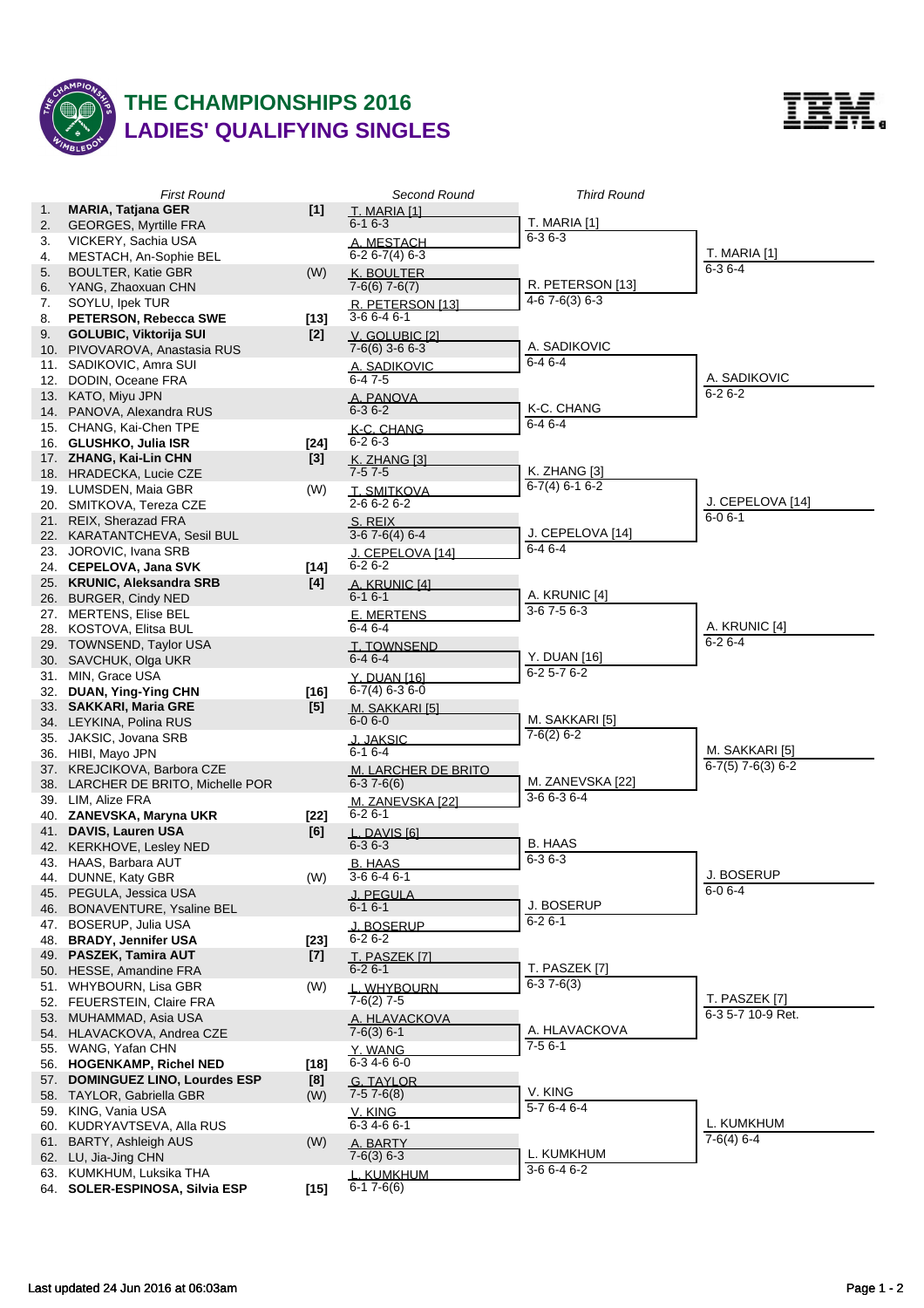

## **THE CHAMPIONSHIPS 2016 LADIES' QUALIFYING SINGLES**